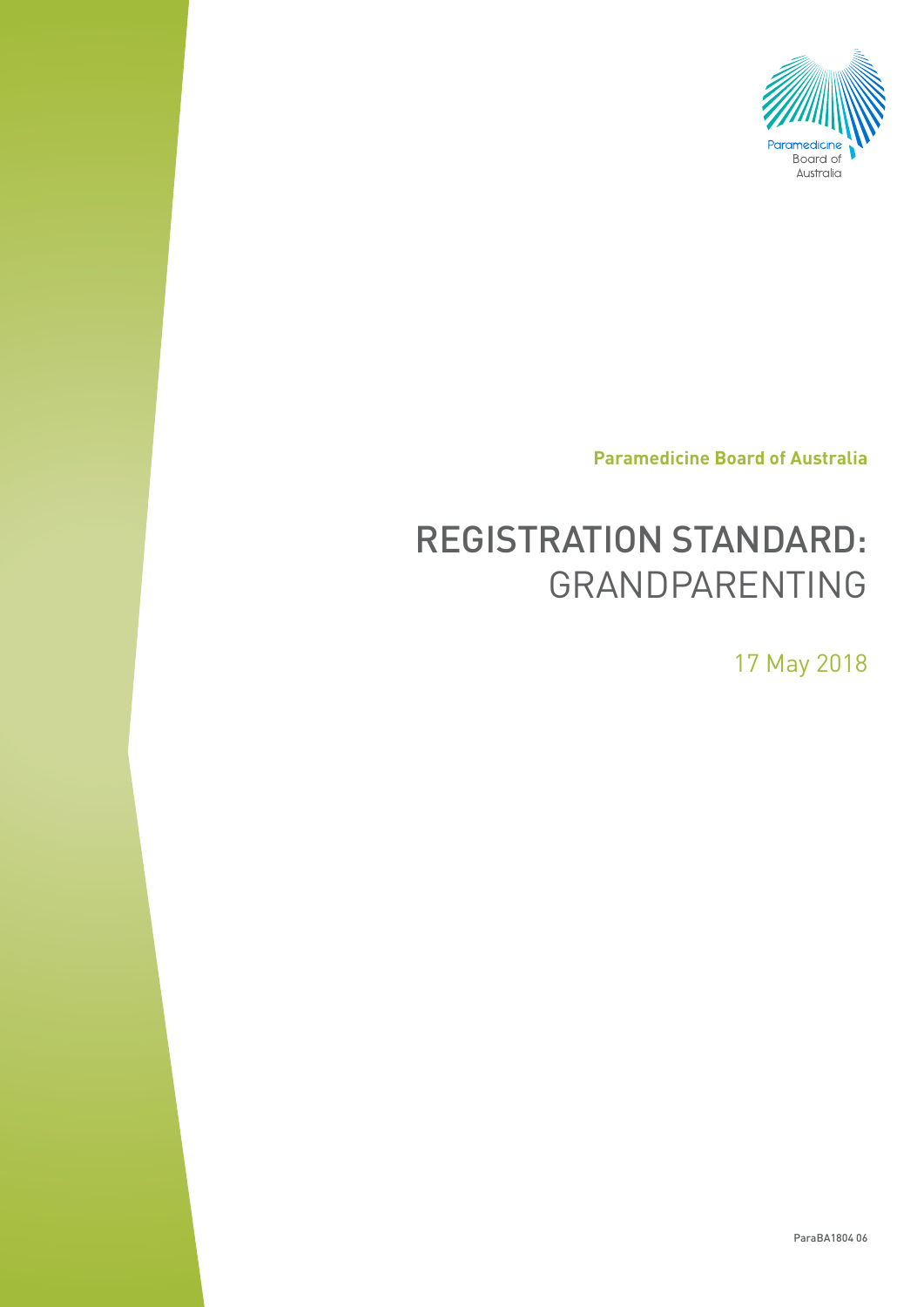# REGISTRATION STANDARD: **GRANDPARENTING**



### **Summary**

This registration standard sets out the Paramedicine Board of Australia's (the Board) requirements for an application for general registration when you do not hold an approved or accepted qualification and wish to apply under section 311 of the National Law<sup>1</sup> that provides for alternative ways of proving you may be qualified for registration (grandparenting)<sup>2</sup>.

This standard provides an explanation of how you can apply for registration under these provisions based on:

- adequate qualification(s)
- qualification(s) with supervised practice, or
- adequate experience and practice in the profession.

These provisions apply for a limited time of three years from participation day<sup>3</sup>.

### **Does this standard apply to me?**

This standard applies if you:

- apply for general registration before participiation day plus three years, and
- $\bullet$  do not hold an approved<sup>4</sup> or accepted<sup>5</sup> qualification.

If you are qualified for general registration under section 53(a) or (d) with an approved or accepted qualification you are not required to meet this standard.

### **What must I do?**

#### **When you apply for registration**

You can apply for registration under s311(a), (b) or (c) by one of the following pathways within the confines of these grandparenting provisions.

#### **Pathway 1 (s311(1)(a))**

May apply if you hold a qualification or completed training in paramedicine, whether in a participating jurisdiction or elsewhere, that the Board considers adequate for the purposes of practising the profession.

or

#### **Pathway 2 (s311(1)(b))**

May apply if you hold a qualification or have completed training in paramedicine, whether in a participating jurisdiction or elsewhere, and have completed any further study, training or supervised practice in the profession required by the Board for the purposes of this section.

or

### **Pathway 3(s311(1)(c))**

May apply if you have practised paramedicine during the 10 years before participation day for a consecutive period of five years or for any periods which together amount to five years and satisfies the Board that you are competent to practise paramedicine.

In addition to being qualified for registration, all applicants must meet the requirements for registration as set out in other registration standards and the National Law.

<sup>1</sup> Health Practitioner Regulation National Law as in force in each state and territory.

<sup>2</sup> Section 311(1) of the National Law is referred to as the grandparenting provisions for paramedicine practitioners.

<sup>3</sup> The date paramedicine becomes regulated under the National Scheme. This is yet to be prescribed in regulations.

<sup>4</sup> Approved qualifications are set by the Board under section 49 of the National Law and published on the Boards website.

<sup>5</sup> The National Law prescribes a Diploma of Paramedical Science issued by the Ambulance Service of New South Wales as an accepted qualification.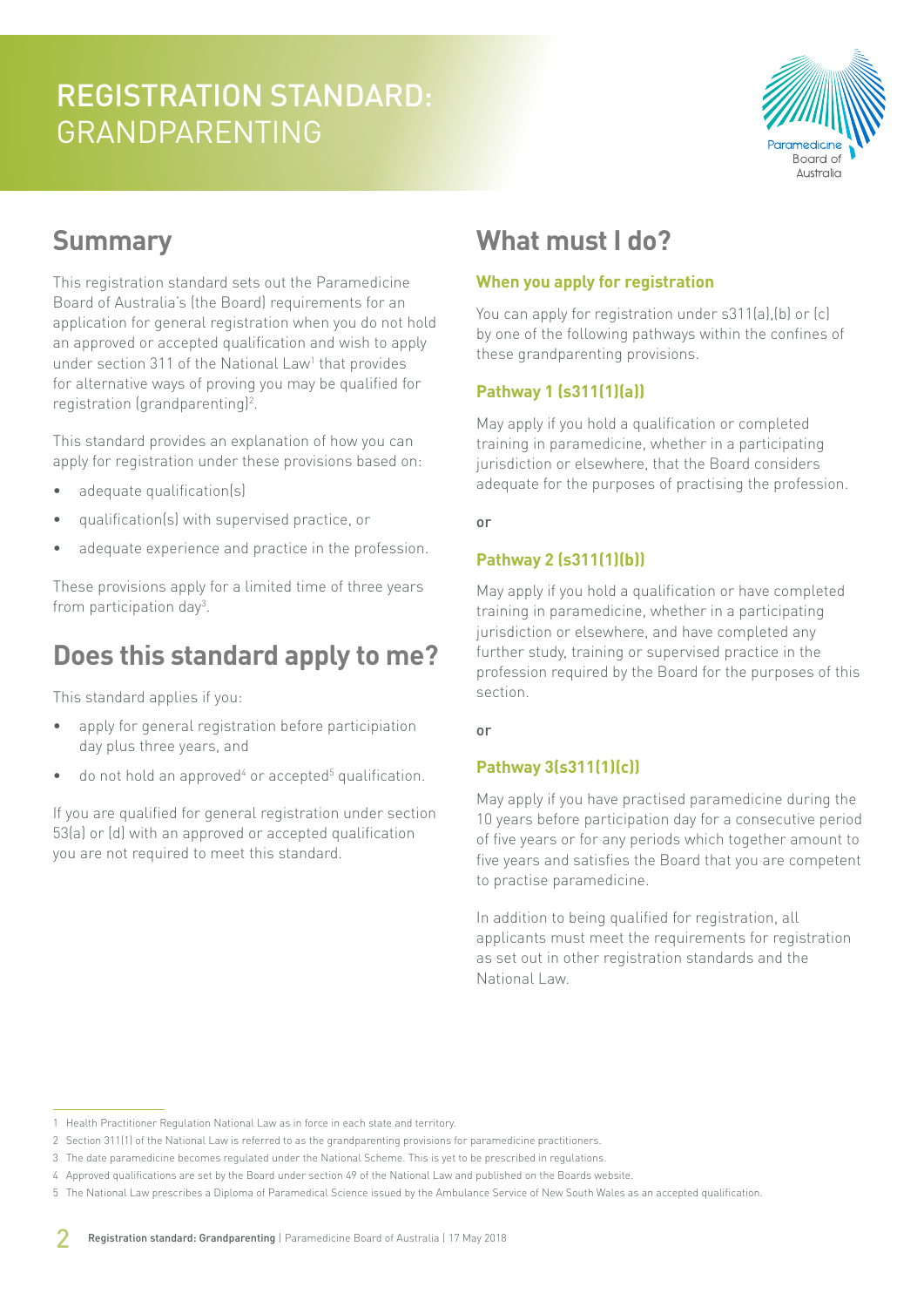# REGISTRATION STANDARD: **GRANDPARENTING**



### **How to demonstrate that you meet this standard**

The Board will assess applicants for general registration made in accordance with section 311(1) on their individual merit.

When applying for general registration in accordance with section 311(1) you must provide the following evidence to the satisfaction of the Board.

### **Pathway 1 (s311(1)(a))**

A brief practice history and evidence of the adequate qualification obtained, or training undertaken that has been approved by the Board as adequate for the purposes of this section.

### **Pathway 2 (s311(1)(b))**

A brief practice history and evidence of any qualification obtained, training or further study undertaken including a description of topics covered and competencies achieved that is relevant to your application to be a registered paramedic along with evidence of your sucessful completion of any period of supervised practice.

### **Pathway 3 (s311(1)(c))**

A detailed practice history that demonstrates a period(s) of practice of the profession amounting to a total of five years during the 10 years before participation day along with corroborating evidence in the form of:

- a. a statement(s) of service or other documentation from an employer(s) that demonstrates five years of practice in the profession during the 10 years before participation day, and
- b. copies of position descriptions, describing the nature of the qualifications or knowledge and skills required, duties performed and duration of employment, and
- c. other evidence of your practice as paramedic such as:
	- an authority to practise issued by an ambulance service
- − proof of registration as a paramedic in an overseas jurisdiction
- an employer letter attesting to your competency as a paramedic
- a satisfactory performance review document signed by your employer within the last 12 months relating to your practice in the profession, or
- a personal submission as to your competency and qualification for registration (if selfemployed).

#### **General**

In order to determine any application for registration the Board may require you to provide additional evidence relating to your qualifications, training, further study or employment.

Should the Board still fail to be satisfied that you are qualified for registration, it may also require you to do an examination or an assessment in accordance with section 80(1)(b) of the National Law. This may, for instance, include assessment against professional competency standards for paramedics such as those published by the Council of Ambulance Authorities.

You should note that providing false or misleading information or making a false or misleading declaration may be considered by the Board as professional misconduct. The Board may refuse to register you or cancel your registration where it is established that false or misleading information or a false or misleading declaration has been provided.

### **What happens if I don't meet this standard?**

If you are unable to meet the requirements of this standard, your application for general registration as a paramedic will be refused.